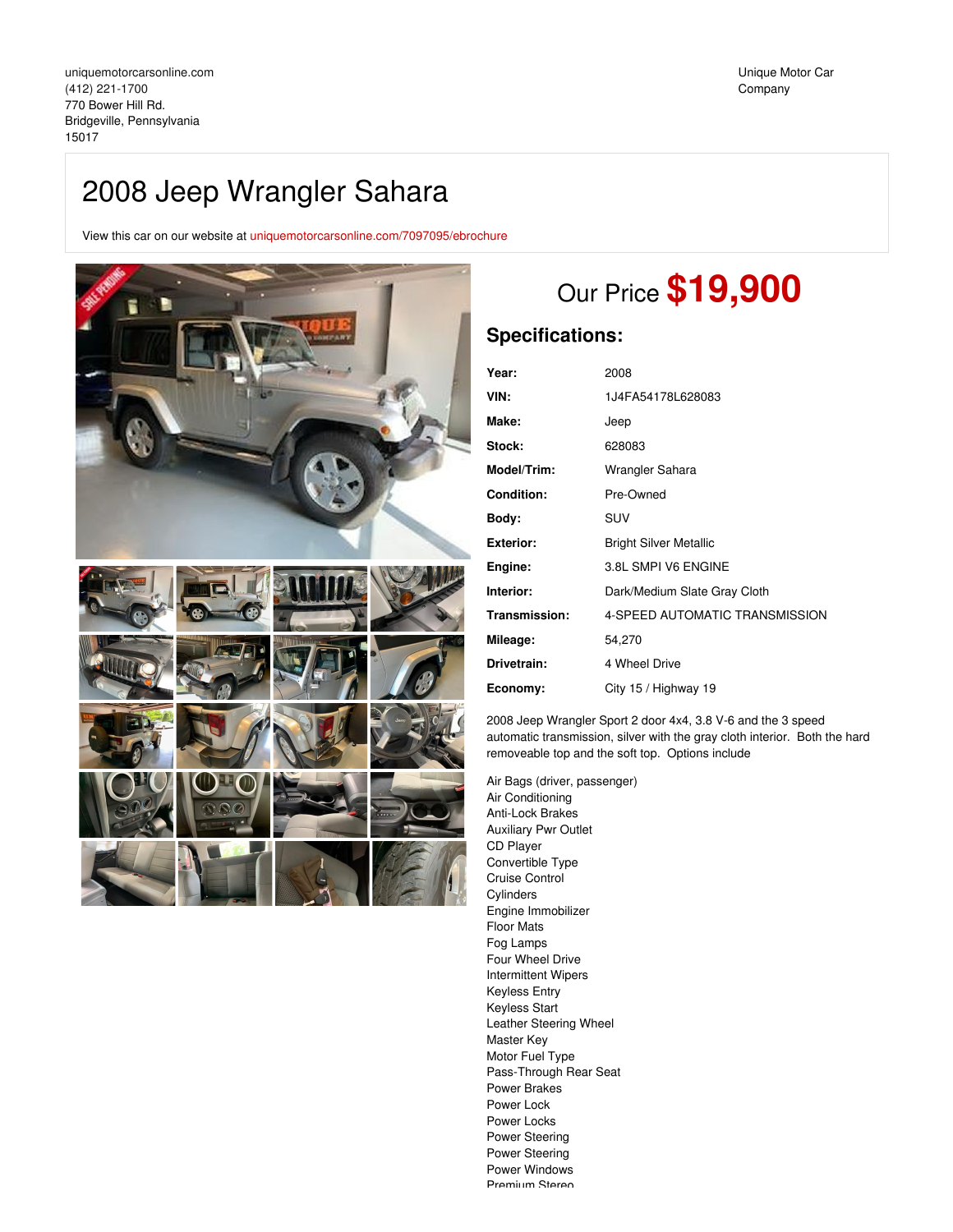Premium Stereo Privacy Glass Rear Shades Rollover Protection Running Board Satellite Radio (XM) Seat Trim Security System Spare Tire Stereo Tilt Steering Wheel Tire Pressure Monitor System Traction Control Call or email for more information. Visit us on the web at www,UniqueMotorCarsonline.com

#### 2008 Jeep Wrangler Sahara

Unique Motor Car Company - (412) 221-1700 - View this car on our website at[uniquemotorcarsonline.com/7097095/ebrochure](https://uniquemotorcarsonline.com/vehicle/7097095/2008-jeep-wrangler-sahara-bridgeville-pennsylvania-15017/7097095/ebrochure)



2008 Jeep Wrangler Sahara

Unique Motor Car Company - (412) 221-1700 - View this car on our website at[uniquemotorcarsonline.com/7097095/ebrochure](https://uniquemotorcarsonline.com/vehicle/7097095/2008-jeep-wrangler-sahara-bridgeville-pennsylvania-15017/7097095/ebrochure)



- Leather-wrapped steering wheel w/bright spokes
- Premium cloth low-back front bucket seats w/driver height adjustment Rear folding seat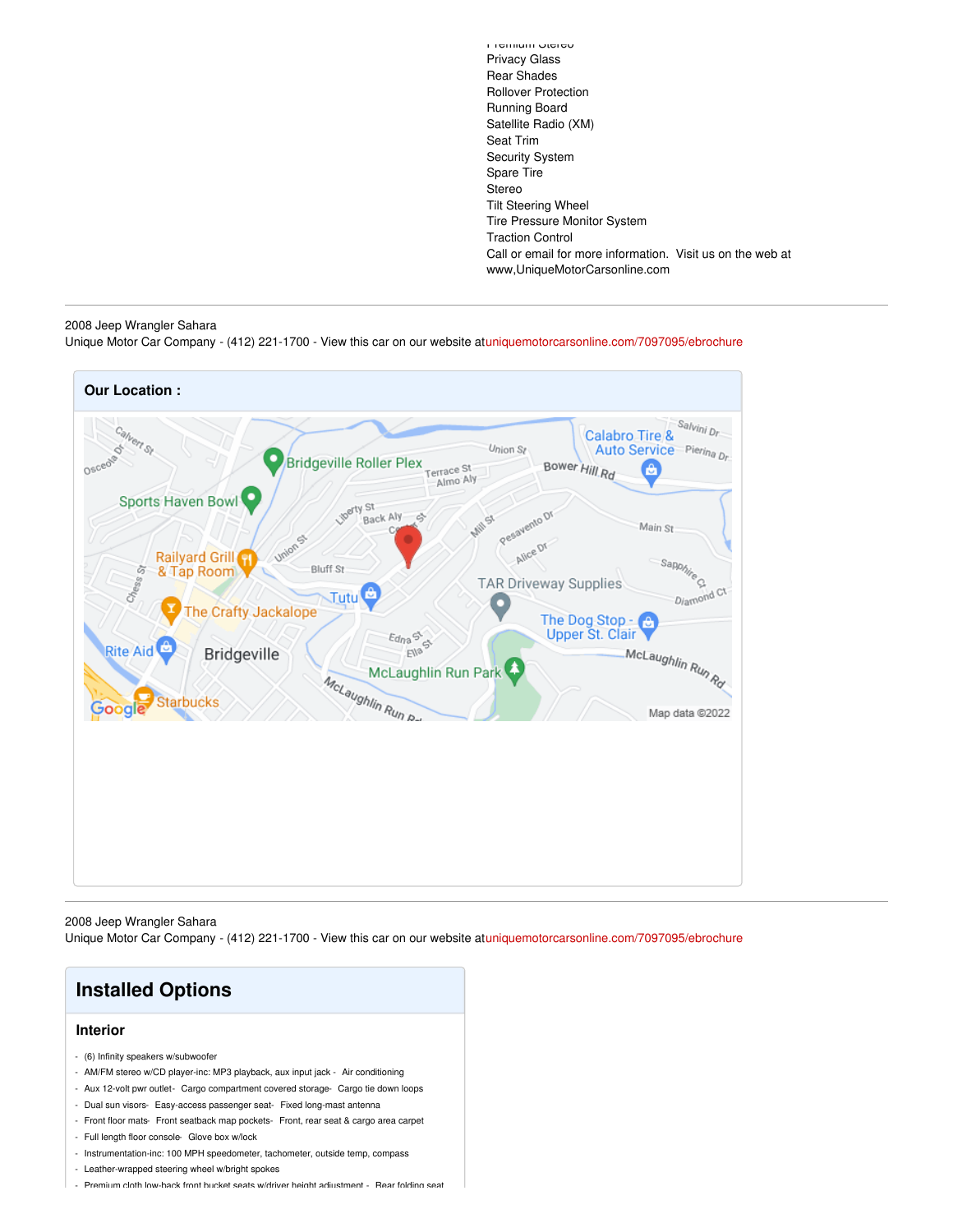- Premium cloth low-back front bucket seats w/driver height adjustment Rear folding seat
- Sentry Key theft deterrent system Sirius satellite radio w/1-year subscription
- Speed control- Sport bar w/full padding- Stain and odor-resistant, anti-static seat fabric
- Tilt steering column- Tire pressure monitoring warning

#### **Exterior**

- Black front frame overlay- Black/silver front & rear bumpers- Body color grille
- Deep tint sunscreen glass- Easy folding soft top w/Sunrider feature Fog lamps
- Front door light tinted glass- Halogen headlamps- Swing-away mirrors
- Tubular side steps- Variable intermittent windshield wipers

#### **Safety**

- (6) Infinity speakers w/subwoofer
- AM/FM stereo w/CD player-inc: MP3 playback, aux input jack Air conditioning
- Aux 12-volt pwr outlet- Cargo compartment covered storage- Cargo tie down loops
- Dual sun visors- Easy-access passenger seat- Fixed long-mast antenna
- Front floor mats- Front seatback map pockets- Front, rear seat & cargo area carpet
- Full length floor console- Glove box w/lock
- Instrumentation-inc: 100 MPH speedometer, tachometer, outside temp, compass
- Leather-wrapped steering wheel w/bright spokes
- Premium cloth low-back front bucket seats w/driver height adjustment Rear folding seat
- Sentry Key theft deterrent system Sirius satellite radio w/1-year subscription
- Speed control- Sport bar w/full padding- Stain and odor-resistant, anti-static seat fabric
- Tilt steering column- Tire pressure monitoring warning

#### **Mechanical**

- (2) front/(1) rear tow hooks- 140-amp alternator
- 18" x 7.5" machined cast aluminum wheels 3.21 axle ratio
- 3.8L OHV 12-valve SMPI V6 engine 4-wheel anti-lock brakes
- 4-wheel disc brakes w/hydraulic assist brake boost- 6-speed manual transmission
- 600-CCA maintenance free battery- Command-Trac shift-on-the-fly 4WD system
- Electronic stability program w/electronic roll mitigation- Front & rear stabilizer bars
- Fuel tank skid plate- Full size spare tire w/matching wheel & outside carrier
- HD suspension-inc: gas shock absorbers, front & rear live axles
- Next generation Dana 30 solid front axle- Next generation Dana 44 HD rear axle
- P255/70R18 on/off-road OWL tires- Pwr recirculating ball steering- Traction control
- Transfer case skid plate

### **Option Packages**

### **Factory Installed Packages**

3.8L SMPI V6 ENGINE

-

\$825 - 4-SPEED AUTOMATIC TRANSMISSION -inc: DME 3.73 axle ratio \$585 - PWR CONVENIENCE GROUP -inc: pwr locks, pwr windows w/driver & front passenger one-touch down, remote keyless entry, security alarm \$270 - TRAILER TOW GROUP -inc: 3.73 axle ratio, class II receiver hitch, 4-pin trailer connector wiring \$1,585 - DUAL TOP GROUP -inc: easy-folding soft top w/Sunrider feature, Freedom top 3-piece hard top \$3,265 - Option Packages Total